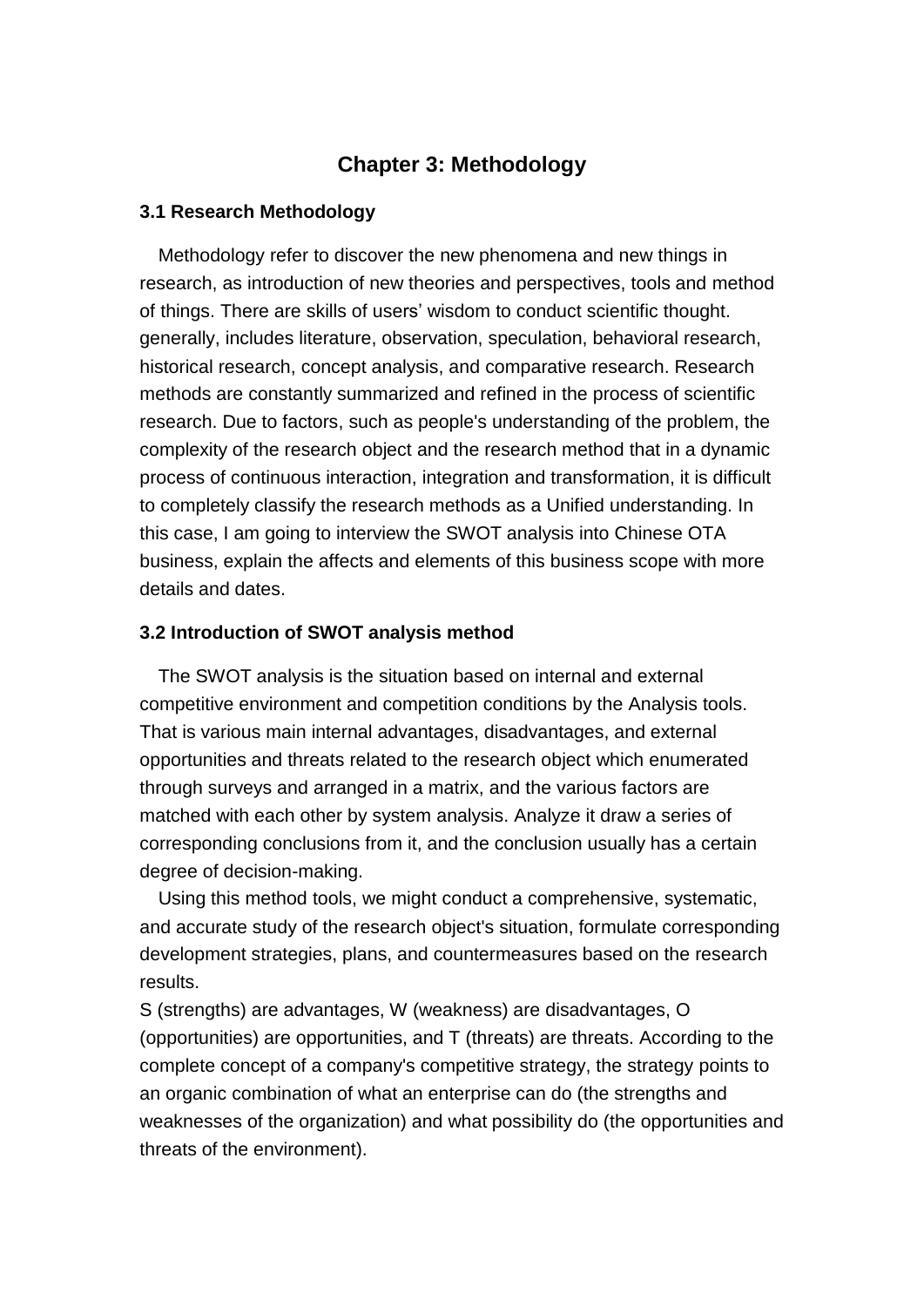**strengths**—internal factors of the organization, including competitive situation, sufficient financial sources, good corporate brand name, and technological power, etc.

 **weaknesses**—also internal factors of the organization which including equipment aging, management confusion, lack of key technologies, backward research and development, shortage of funds, low-grade management, product backlog, and lower competitiveness.

 **Opportunities**—the external factors of the organization that involving creative products, new markets, new demands, lifting of foreign market barriers, and mistakes of competitors.

 **Threats**—an external factor of the organization that including new competitors, substitute products increasing, market shrinking, industry policies changing, economic recession, customer taste changing, and emergency events, etc.

## **3.3 Introduction of OTA SWOT analysis**

#### **Strengths analysis of OTA**

In the first instance, the strenghts of OTA sales model mainly include: first one, strengthen of brand effect that increase customer loyalty; secondly, it saves high agency fees and reduces marketing costs; thirds, it directly grasps the customer's information with data analysis; Fourth, OTA sales model knows better products, when interacting with consumers, it can be targeted to recommend their own products, sell the products, at the same time, the agents also obtain various economic interest.

Second, the strengths of OTA involve brand advantage; In other words, concentrate resources, create our own brand advantage in mass customers, effectively isolate customers and suppliers, and create our own brand successfully; service strengths that the one-stop booking platform can build a national hotel booking platform and ticket booking platform through information and digital technology. It quantifies the individual's outstanding travel service skills and experience models. It seems disorganized, irregular, and rely mainly on personal services, and standardized operations for process management; scale strengths that can effectively integrate resources of many hotels, airlines, and travel destinations to an "information aggregation effect" for customer selection.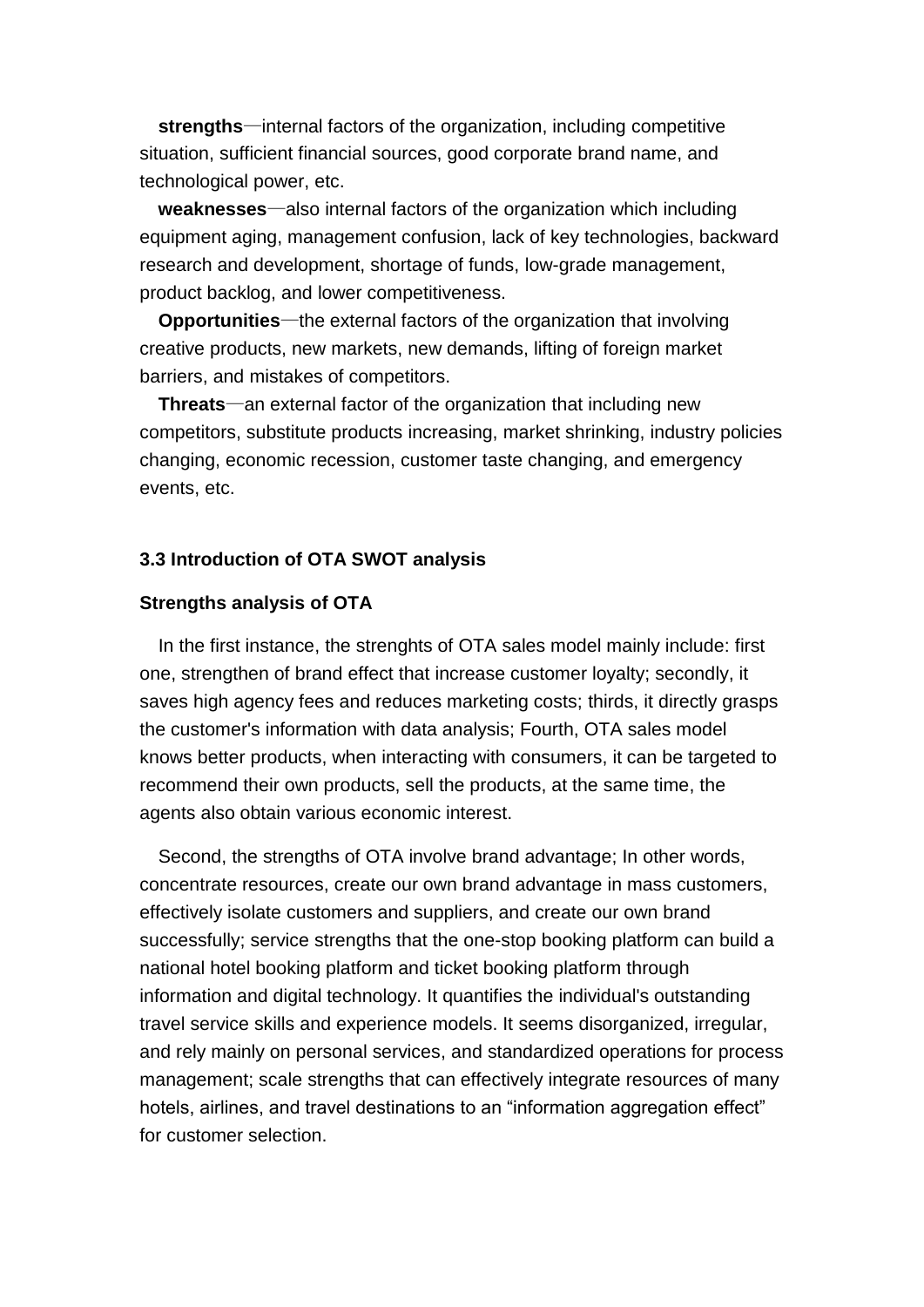The strengths of search engine include the price advantage, That provides users with real-time parity information, it also provides users with the lowest price of tourism products; scale advantages that integrating OTA companies, they can obtain the upstream supplier information resources they provide; position strengths that establish a neutral, intelligent and comprehensive comparison platform to help users make reasonable choices and decisions in tourism products.

#### **Weakness analysis of OTA**

The weakness of OTA mainly includes the unprofessional of network technology, the input cost is high, and highly operating cost; the customer lacks of trust in small sized hotels and airlines suppliers. also, the direct fierce competition is one of most important factors.

Secondly, the weakness of OTA with higher price. Because there is no specific product, it just purchases form "agent." Therefore, there is no pricing power, because the product line is huge, even each product has a comparable price, but only the low-price product information is more enlarged. The effect; and profit model was too simple, it just commission form suppliers, sometimes it might affect contradiction with deals.

Sometimes OTA could not achieve one-stop service. as a single parity information provider, it might not to synchronize the online booking and payment process; the weakness of resource controllability, Because the source of the information is direct sales of OTA, it might not accuracy of the information guaranteed, in most time that suppliers information is more precise.

# **Opportunities analysis of OTA**

Firstly, there is a large market space. It is the gap between the proportion of direct sales and foreign sales. American Airlines and hotel's direct sales website account for 40% to 50% of the market share in US OTA. The proportion of direct sales in China is far below to average level of developed countries, and there is still much space for improvement. the opportunities brought about by industry consolidation, such like the merger of China Eastern Airlines and China Southern Airlines and the expansion of hotel business chains, it has brought industry foundation of OTA.

Secondly, the domestic Chinese OTA penetration is low rated. the agents are less than 10%, that is far below from the level of developed countries, and